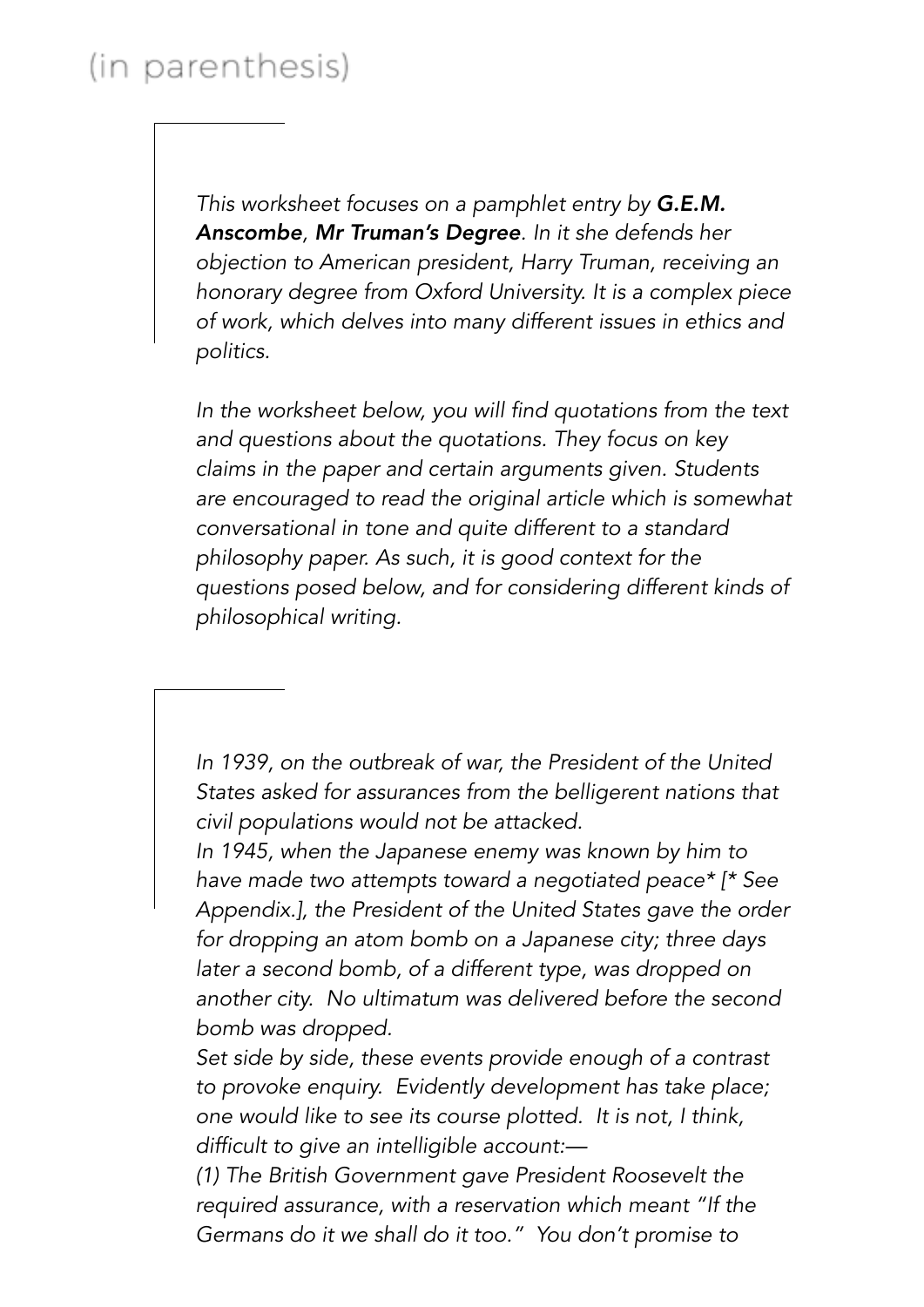*abide by the Queensbury Rules even if your opponent abandons them.* 

*(2) The only condition for ending the war was announced to be unconditional surrender. Apart from the "liberation of the subject peoples," the objectives were vague in character. Now the demand for unconditional surrender was mixed up with a determination to make no peace with Hitler's government. In view of the character of Hitler's regime that attitude was very intelligible. Nevertheless some people have doubts about it now. It is suggested that defeat of itself would have resulted in the rapid discredit and downfall of that government. On this I can form no strong opinion. The important question to my mind is whether the intention of making no peace with Hitler's government necessarily entailed the objective of unconditional surrender. If, as may not be impossible, we could have formulated a pretty definite objective, a rough outline of the terms which we were willing to make with Germany, while at the same time indicating that we would not make terms with Hitler's government, then the question of the wisdom of this latter demand seems to me a minor one; but if not, then that settles it. It was the*  insistence on unconditional surrender that was the root of *all evil. The connection between such a demand and the need to use the most ferocious methods of warfare will be obvious. And in itself the proposal of an unlimited objective in war is stupid and barbarous. (3) The Germans did a good deal of indiscriminate bombing in this country. It is impossible for an uninformed person to know how much, in its first beginnings, was due to indifference on the part of pilots to using their loads only on military targets, and how much to actual policy on the part of those who sent them. Nor do I know what we were doing at the same time. But certainly anyone would have been stupid who had thought in 1939 that there would not be such bombing, developing into definite raids on cities. (4) For some time before war broke out, and more intensely afterwards, there was propaganda in this country*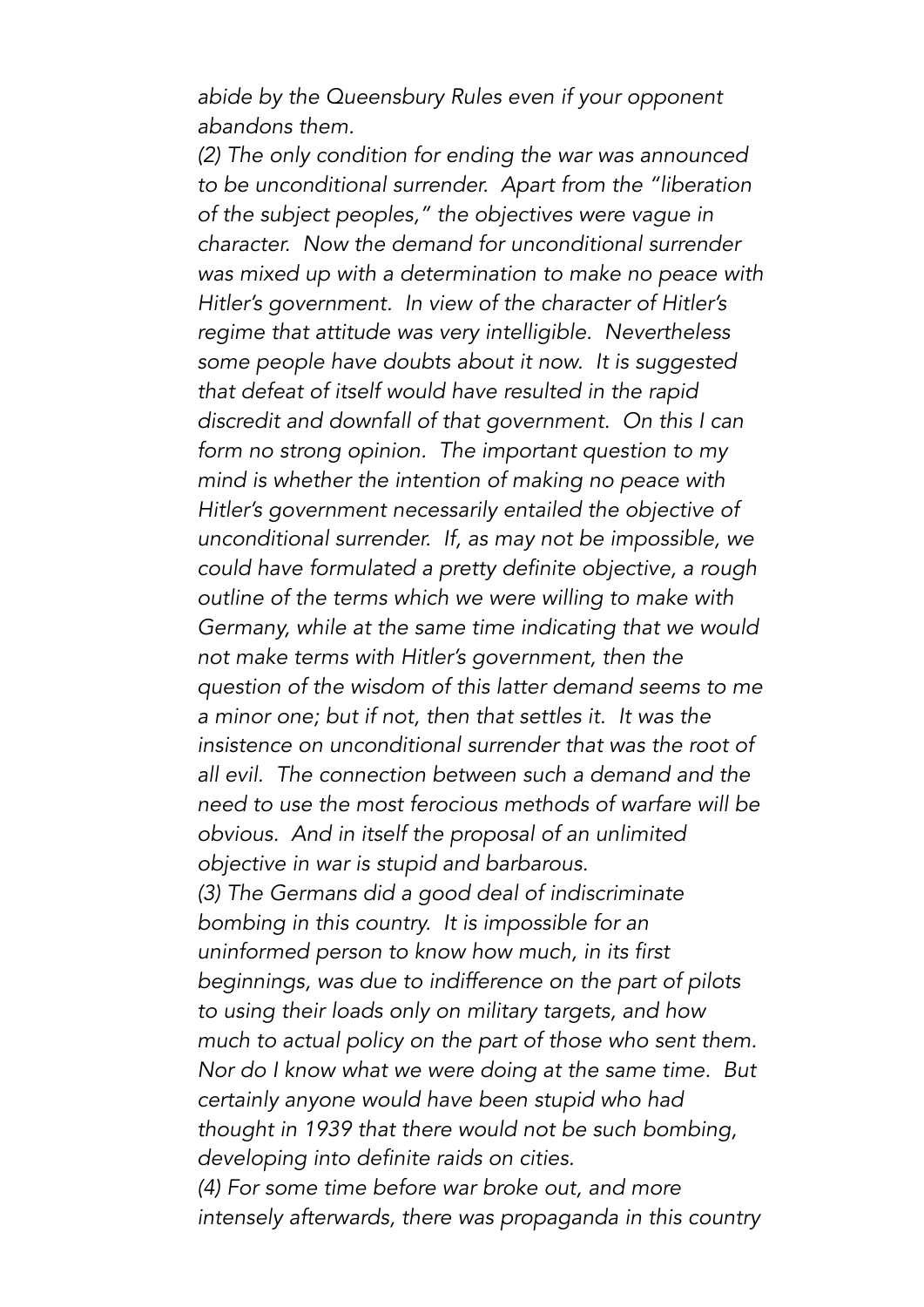*on the subject of the "indivisibility" of modern war. The civilian population, we were told, is really as much combatant as the fighting forces. The military strength of a nation includes its whole economic and social strength. Therefore the distinction between the people engaged in prosecuting the war and the population at large is unreal. There is no such thing as a non-participator; you cannot buy a postage stamp or any taxed article, or grow a potato or cook a meal, without contributing to the "war effort." War indeed is a "ghastly evil," but once it has broken out no one can "contract out" of it. "Wrong" indeed must be being done if war is waged, but you cannot help being involved in it. There was a doctrine of "collective responsibility" with a lugubriously elevated moral tone about it. The upshot was that it was senseless to draw any line between legitimate and illegitimate objects of attack.—Thus the court chaplains of democracy. I am not sure how children and the aged fitted into this story: probably they cheered the soldiers and munitions workers up.* 

*(5) The Japanese attacked Pearl Harbour and there was war between America and Japan. Some American (Republican) historians now claim that the acknowledged fact that the American Government knew an attack was impending some hours before it occurred, but did not alert the people in local command, can only be explained by a purpose of arousing the passions of American people. However that may be, those passions were suitably aroused and the war was entered on with the same vague and hence limitless objectives; and once more unconditional surrender was the only condition on which the war was going to end.* 

*(6) Then came the great change: we adopted the system of "area bombing" as oppose to "target bombing." This differed from even big raids on cities, such as had previously taken place in the course of the war, by being far more extensive and devastating and much less random; the whole of a city area would be systematically plotted out and dotted with bombs. "Attila was a Sissy,"*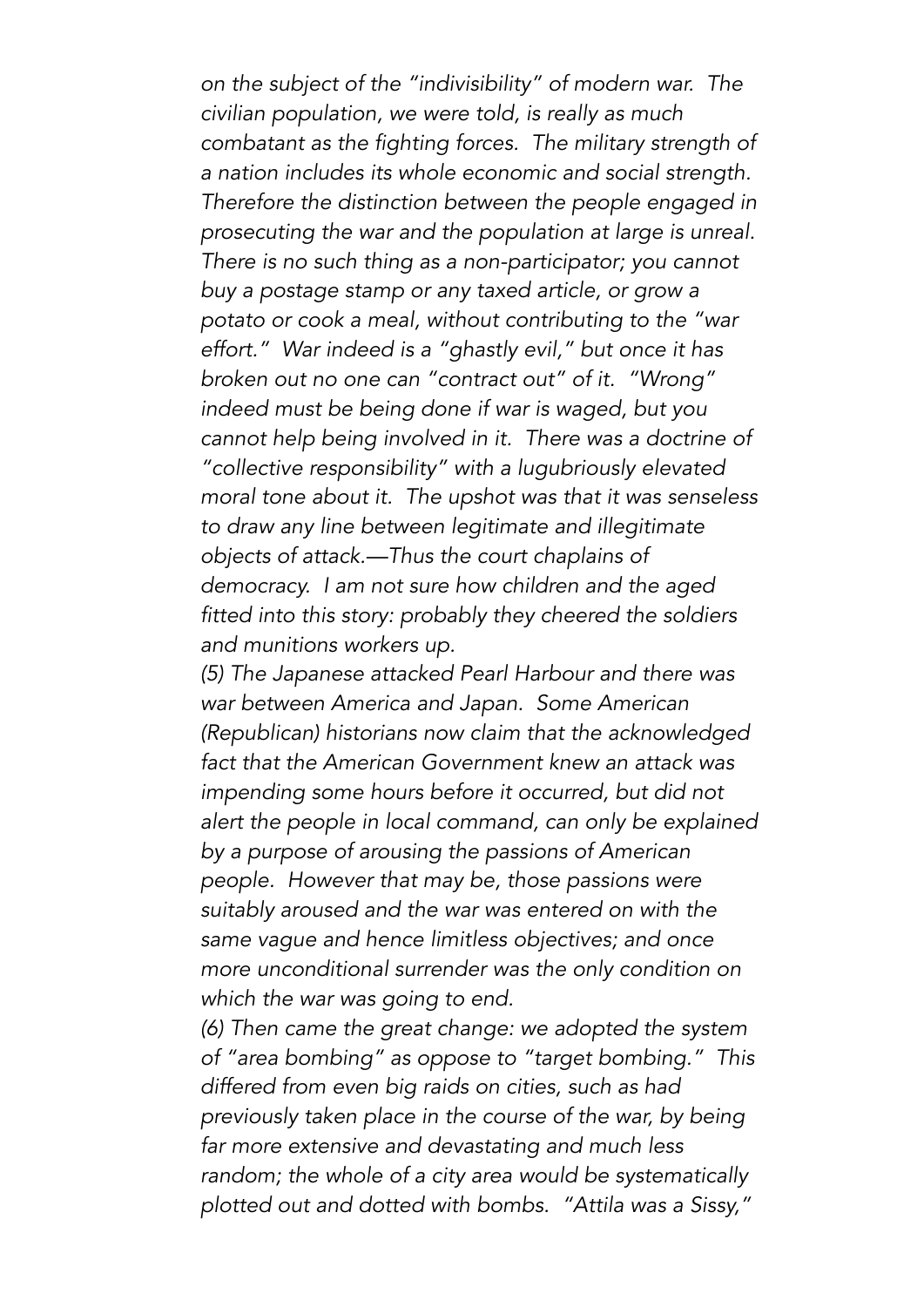*as the Chicago Tribune headed an article on this subject.* 

*(7) In 1945, at the Postdam conference in July, Stalin informed the American and British statesmen that he had received two requests from the Japanese to act as a mediator with a view to ending the war. He had refused. The Allies agreed on the "general principle" marvellous phrase!—of using the new type of weapon that the Americans now possessed. The Japanese were given a chance in the form of the Potsdam Declaration, calling for unconditional surrender in face of overwhelming force soon to be arrayed against them. The historian of the Survey of International Affairs considers that this phrase was rendered meaningless by the statement of a series of terms; but of these the ones incorporating the Allies' demands were mostly of so vague and sweeping a nature as to be rather a declaration of what unconditional surrender would be like than to constitute conditions. It seems to be generally agreed that the Japanese were desperate enough to have accepted the Declaration but for their loyalty to their Emperor: the "terms" would certainly have permitted the Allies to get rid of him if they chose. The Japanese refused the Declaration. In consequence, the bombs were dropped on Hiroshima and Nagasaki. The decision to use them on people was Mr. Truman's.*

## For Discussion:

— In giving her view of the events leading up to the bombing of Japan, Anscombe makes a number of interesting points. Do you think it is right to think of the civilian population as necessarily part of the war effort? And if so, what culpability do you think the civilian population has for the actions and consequences of war?

— On the basis of what she says above, why do you think she focuses on unconditional surrender as so devastating in its consequences during and after the war?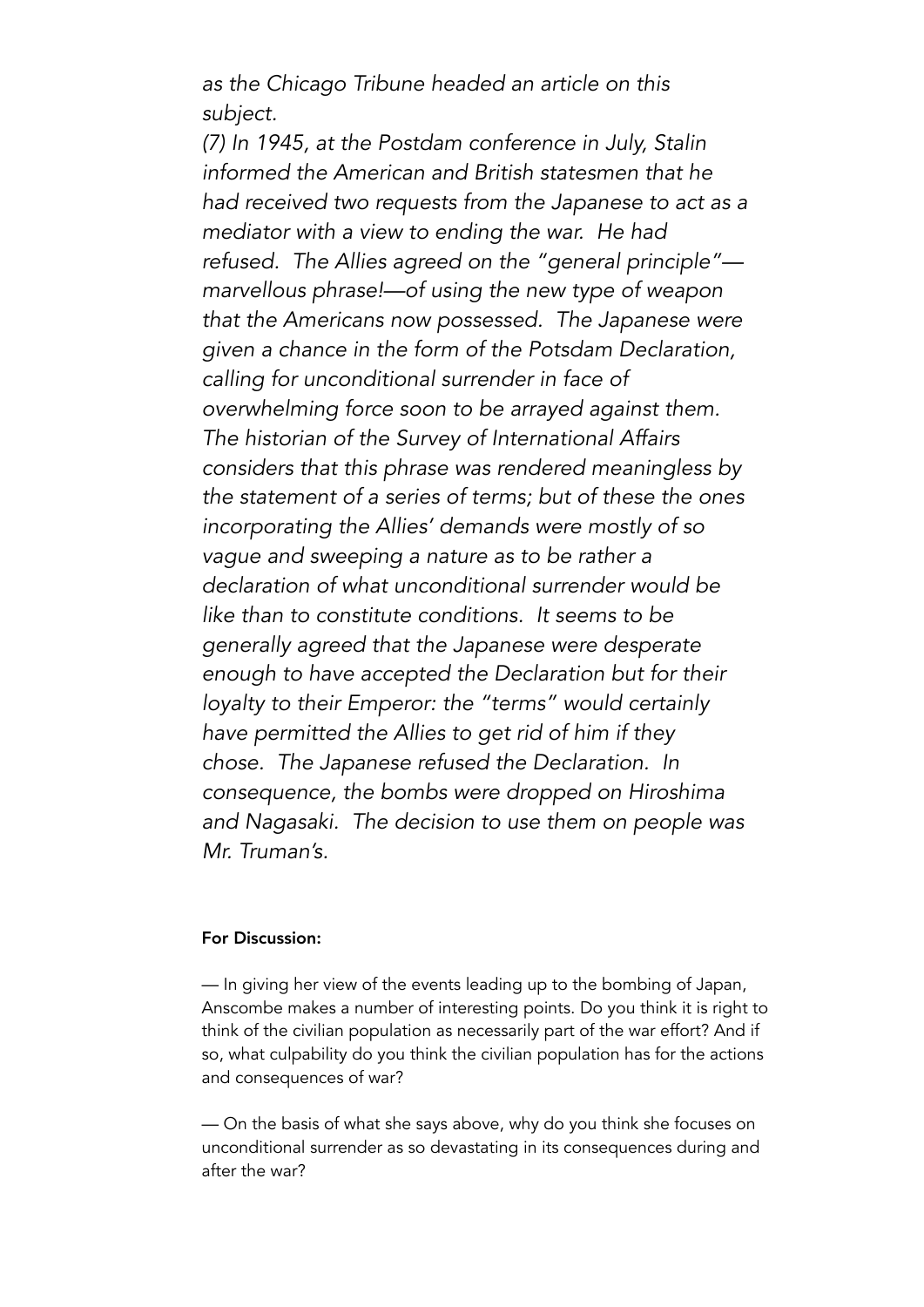## General quotations and discussion points.

*I have long been puzzled by the common cant about President Truman's courage in making this decision. Of course, I know that you can be cowardly without having reason to think you are in danger. But how can you be courageous? Light has come to me lately: the term is an acknowledgement of the truth. Mr. Truman was brave because, and only because, what he did was so bad. But I think the judgement unsound. Given the right circumstances (e.g. that no one whose opinion matters will disapprove), a quite mediocre person can do spectacularly wicked things without thereby becoming impressive.*

*—* Here Anscombe makes two points that courage shouldn't always be linked to doing good; and, that it doesn't take a great person to do something 'spectacularly wicked, but that you don't become impressive just by doing something spectacular. Do you agree?

*"But the people fighting are probably just conscripts! In that case they are just as innocent as anyone else." "Innocent" here is not a term referring to personal responsibility at all. It means rather "not harming." But the people fighting are "harming," so they can be attacked; but if they surrender they become in this sense innocent and so may not be maltreated or killed. Nor is there round for trying them on a criminal charge; not, indeed, because a man has no personal responsibility for fighting, but because they were not the subjects of the state whose prisoners they are.*

*There is an argument which I know from experience it is necessary to forestall at this point, though I think it is visibly captious. It is this: on my theory, would it not follow that a soldier can only be killed when he is actually attacking? Then, e.g., it would be impossible to attack a sleeping camp. The answer is that "what someone is doing" can refer to what he is doing at the moment or to his rôle in a situation. A soldier under*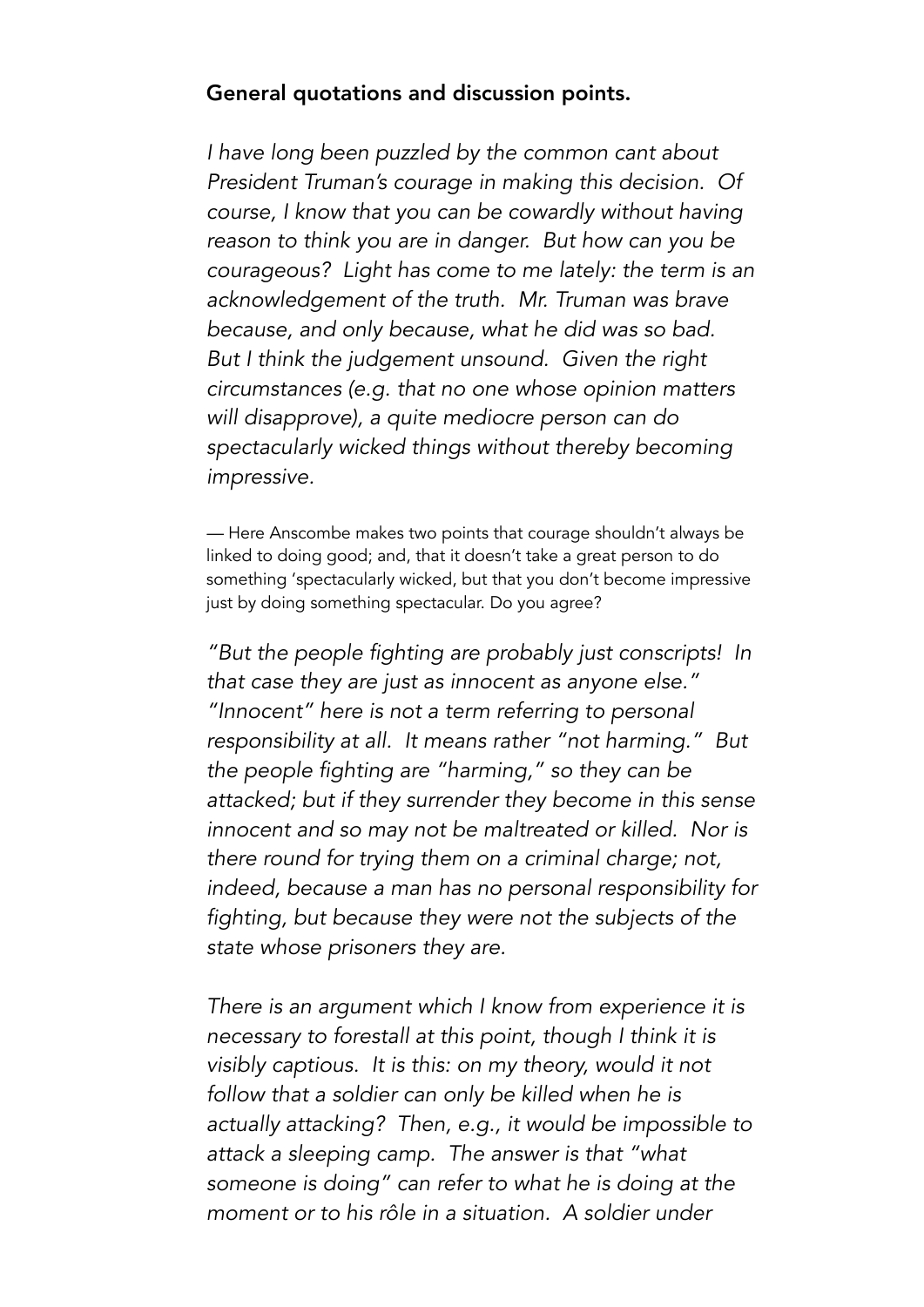*arms is "harming" in the latter sense even if he is asleep. But it is true that the enemy should not be attacked more ferociously than is necessary to put them hors de combat.*

— She says that in the context of war, 'innocent' means 'not harming'. Do you agree? And what other meanings of innocent are there, and how do they relate to innocence during war.

*The state is not fighting the criminal who is condemned to death. That is why the death penalty is not indispensable. People keep on discussing whether the point of it is deterrence or vengeance; it is neither. Not deterrence, because nobody has proved anything about that, and people think what they think in accordance with their prejudices. And not vengeance, because that's nobody's business. Confusion arises on this subject because the state is said, and correctly said, to punish the criminal, and "punishment" suggests "vengeance."*

*— Here, Anscombe offers a very quick overview of the death penalty possible arguments for it and why it is problematic. The treatment is quick; however, do you agree with both her assessment of the motivations for the death penalty, and her dismissal of them?* 

*Protests by people who have not power are a waste of time.*

*— Do you think this is true? Think, conversely, if protests are ever useful, should the protester already be powerful?*